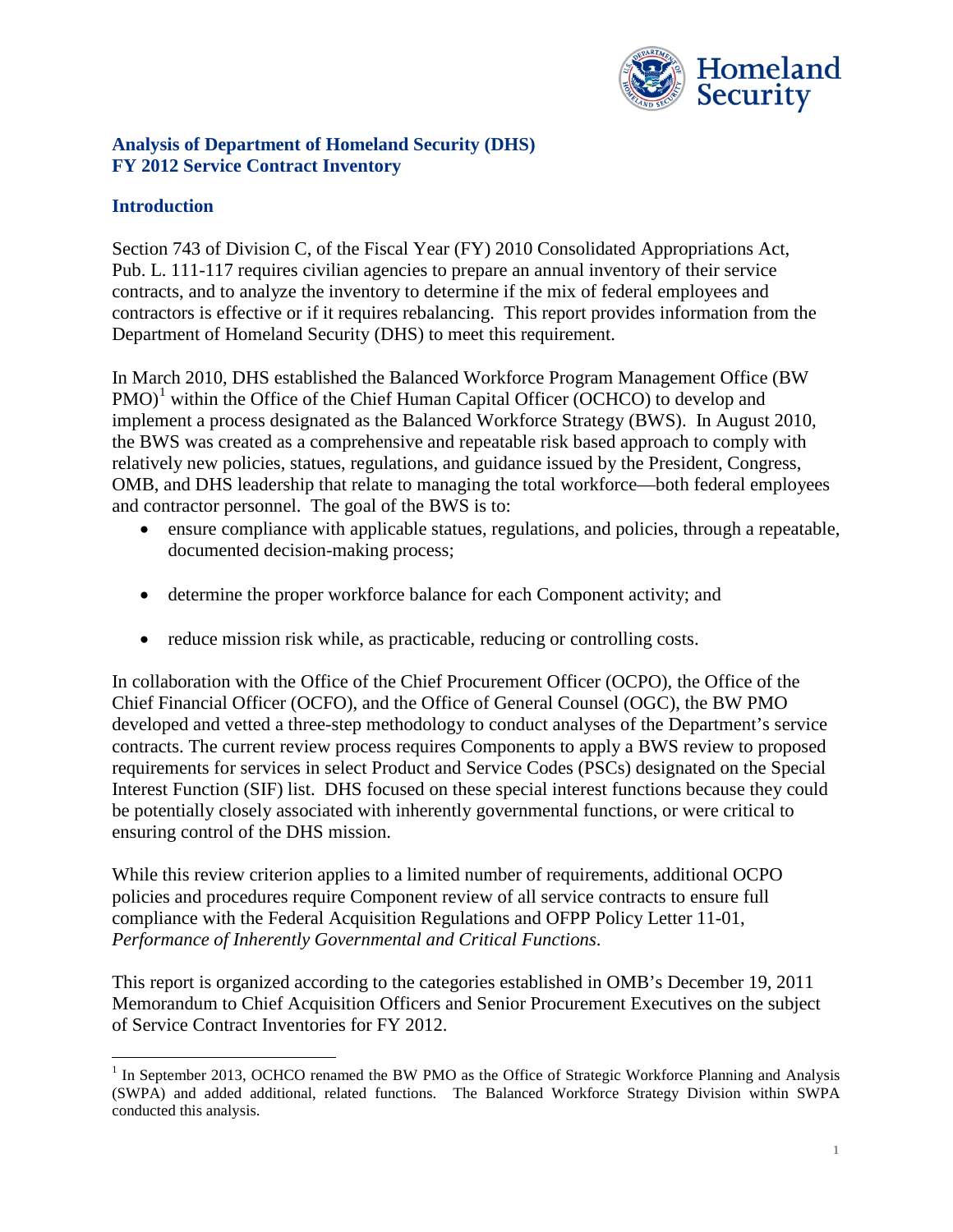### **I. Special Interest Functions Analyzed and Dollars Obligated in FY 2012**

On November 1, 2013, the BWS Division provided Components with a list of the BWS analyses completed in the automated BWS Tool, v.1xxv or v.[2](#page-1-0) from September 2011 to December 2012.<sup>2</sup> The list contained completed Component BWS analyses used to award or exercise service contracts let in FY 2012 from the DHS SIF list PSCs, with an ultimate value equal to or above the simplified acquisition threshold (SAT) of  $$150,000.<sup>3</sup>$  $$150,000.<sup>3</sup>$  $$150,000.<sup>3</sup>$ 

By November 27, 2013, Components were required to review their FY 2012 BWS analyses list, identify applicable analyses, and produce a report outlining all requirements analyzed as part of the BWS proposed requirements for services pilot. The review provided in this report is based on information provided by the Components. DHS' special interest functions are listed in the chart below.<sup>[4](#page-1-2)</sup>

| <b>PSC</b>                                                      | <b>DESCRIPTION OF FUNCTION</b>                        |  |  |  |
|-----------------------------------------------------------------|-------------------------------------------------------|--|--|--|
| Special Studies/Analysis — Not Research & Development ( $R&D$ ) |                                                       |  |  |  |
| <b>B505</b>                                                     | <b>Special Studies/Cost Benefit Analyses</b>          |  |  |  |
| Professional/Administrative/Management Support Services         |                                                       |  |  |  |
| R406                                                            | <b>Policy Review/Development Services</b>             |  |  |  |
| R408                                                            | Program Management/Support Services                   |  |  |  |
| R410                                                            | <b>Program Evaluation/Review/Development Services</b> |  |  |  |
| R413                                                            | <b>Specifications Development Service</b>             |  |  |  |
| R423                                                            | <b>Intelligence Services</b>                          |  |  |  |
| R425                                                            | <b>Engineering and Technical Support Services</b>     |  |  |  |
| R497                                                            | <b>Personal Services Contracts</b>                    |  |  |  |
| R499                                                            | <b>Other Professional Support Services</b>            |  |  |  |
| R <sub>699</sub>                                                | Other Administrative Support Services                 |  |  |  |
| R707                                                            | Contract/Procurement/Acquisition Support              |  |  |  |
| R799                                                            | <b>Other Management Support Services</b>              |  |  |  |
| <b>Information Technology Support Services</b>                  |                                                       |  |  |  |
| D302                                                            | IT & Telecom Systems Development Services             |  |  |  |
| D307                                                            | IT & Telecom - IT Strategy and Architecture           |  |  |  |
| D310                                                            | IT & Telecom – Cyber Security & Data Back-up          |  |  |  |
| D314                                                            | IT & Telecom - System Acquisition Support             |  |  |  |
| D399                                                            | IT & Telecom – Other IT & Telecommunications          |  |  |  |

**Dollars Obligated in FY 2012**. The total amount obligated for contracts in the 17 SIF list PSCs was \$5,093,009,882; the total amount obligated for the subset of contracts reviewed using the BWS process is approximately \$1,064,708,790.

 $\overline{a}$ 

<span id="page-1-0"></span> $2$  FY 2012 contracts include data from the automated BWS Tool, Version 1.xxv and Version 2. The BWS new work pilot (Version 2) began November 2011. Data from Version 1.xxv covers prior contracts from September 2011 to November 2011.<br><sup>3</sup> The Simplified Acquisition Threshold applies to the total contract value: base plus option years.

<span id="page-1-2"></span><span id="page-1-1"></span><sup>&</sup>lt;sup>4</sup> The Department adopted a subset of codes previously recommended by OMB and added two additional codes for functions identified as critical.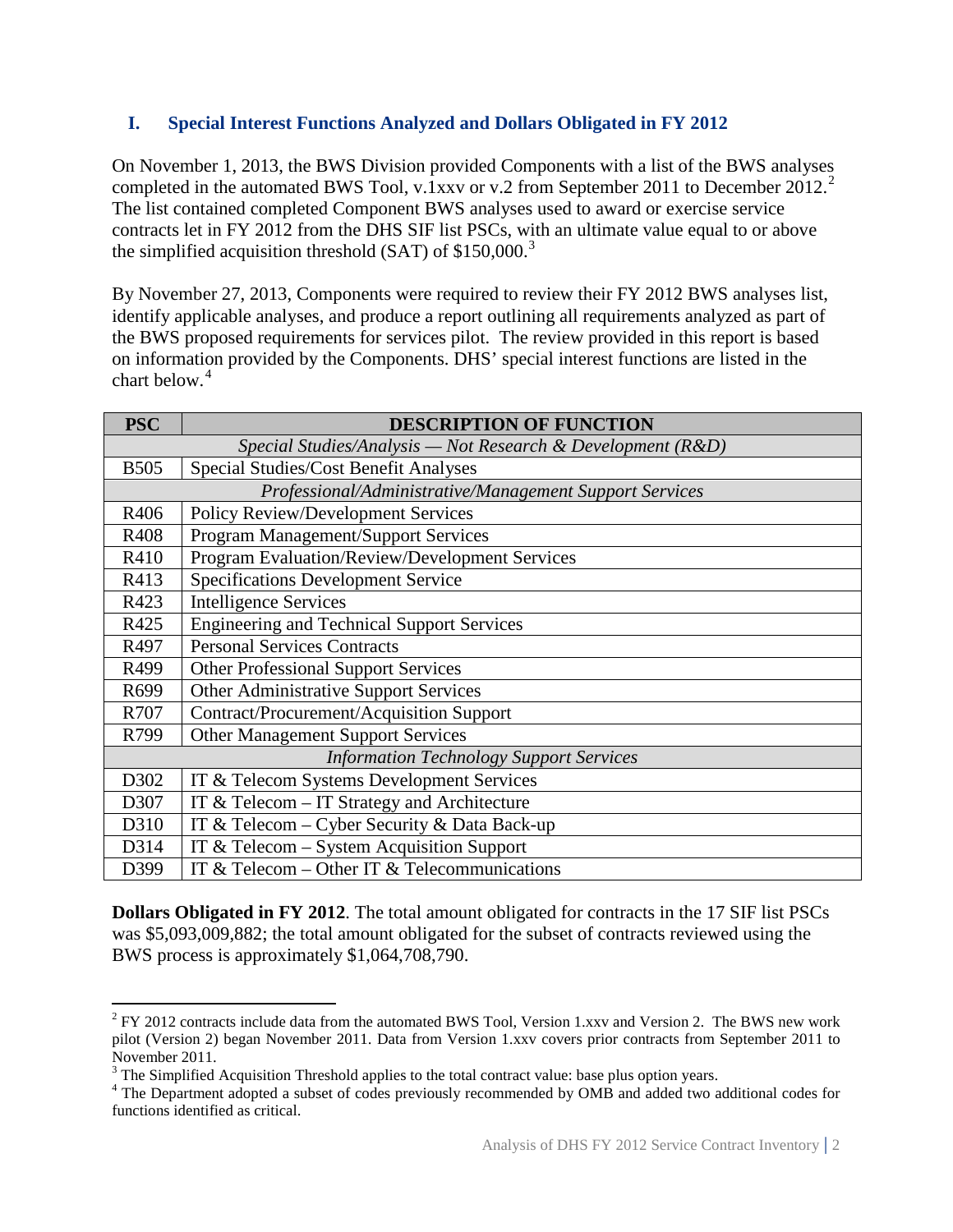## **II. Methodology Used to Support Analysis**

The Department based this report on analyses generated through the automated BWS Tool, v.1xx and v.2, an automated decision support survey. The automated BWS Tool analysis enables Components to categorize work as an inherently governmental function (in accordance with OFFP Policy Letter 11-01, FAR 7.5, HSAM 3007.5), personal services (in accordance with FAR 37.1), closely associated with an inherently governmental functions (OFFP PL 11-01, OFPP M-09-26 memo, FAR 7.5 & 37.1, Section 736), or a critical function (OFPP PL 11-01).

The automated BWS Tool, v.2 analysis further includes assessment of possible mission risk, level of contractor oversight and management needed, mitigation strategies, and cost analysis. Based on the analysis, the automated BWS Tool, v.2 provides a recommended sourcing decision—whether the work is appropriate for federal or contract performance, or a combination. For the purposes of this report, the Department focused on contracts awarded or exercised in FY 2012.

# **III. Summary of Findings**

Components analyzed 187 requirements in the 17 SIF list PSCs, with an ultimate value equal to or above the SAT of \$150,000. The 187 contracts underwent analysis using the automated BWS Tool, version 1.xxv or version 2. Below are the total number of contracts analyzed in each PSC code and the number of analyses based on the sourcing decision recommended by the BWS Tool used.

| <b>PSC</b>  | <b># OF ANALYSES</b> |
|-------------|----------------------|
| <b>B505</b> | 12                   |
| D302        | 20                   |
| D307        | 15                   |
| D310        | 3                    |
| D314        | $\overline{2}$       |
| D399        | 9                    |
| R406        | 3                    |
| R408        | 47                   |
| R410        | 5                    |
| R413        | $\overline{0}$       |
| R423        | 1                    |
| R425        | 12                   |
| R497        | $\overline{0}$       |
| R499        | 21                   |
| R699        | 27                   |
| R707        | 3                    |
| R799        |                      |
| Total       | 187                  |

| # OF ANALYSES | <b>SOURCING RECOMMENDATION</b>                      |     |
|---------------|-----------------------------------------------------|-----|
|               | Must be Federal Workers                             |     |
| 20            | Should be Federal Workers                           |     |
| 15            | Temporarily Contract Until Feasible to Hire Federal | 84  |
|               | <b>Combination Federal Workers and Contractors</b>  | 20  |
|               | Should be Contract                                  | 76  |
|               | Total                                               | 187 |
|               |                                                     |     |

The only BWS Tool recommendation resulting in "Must Be Feds" was for an order issued by the Transportation Security Administration (TSA) in September 2012. Although the Tool provided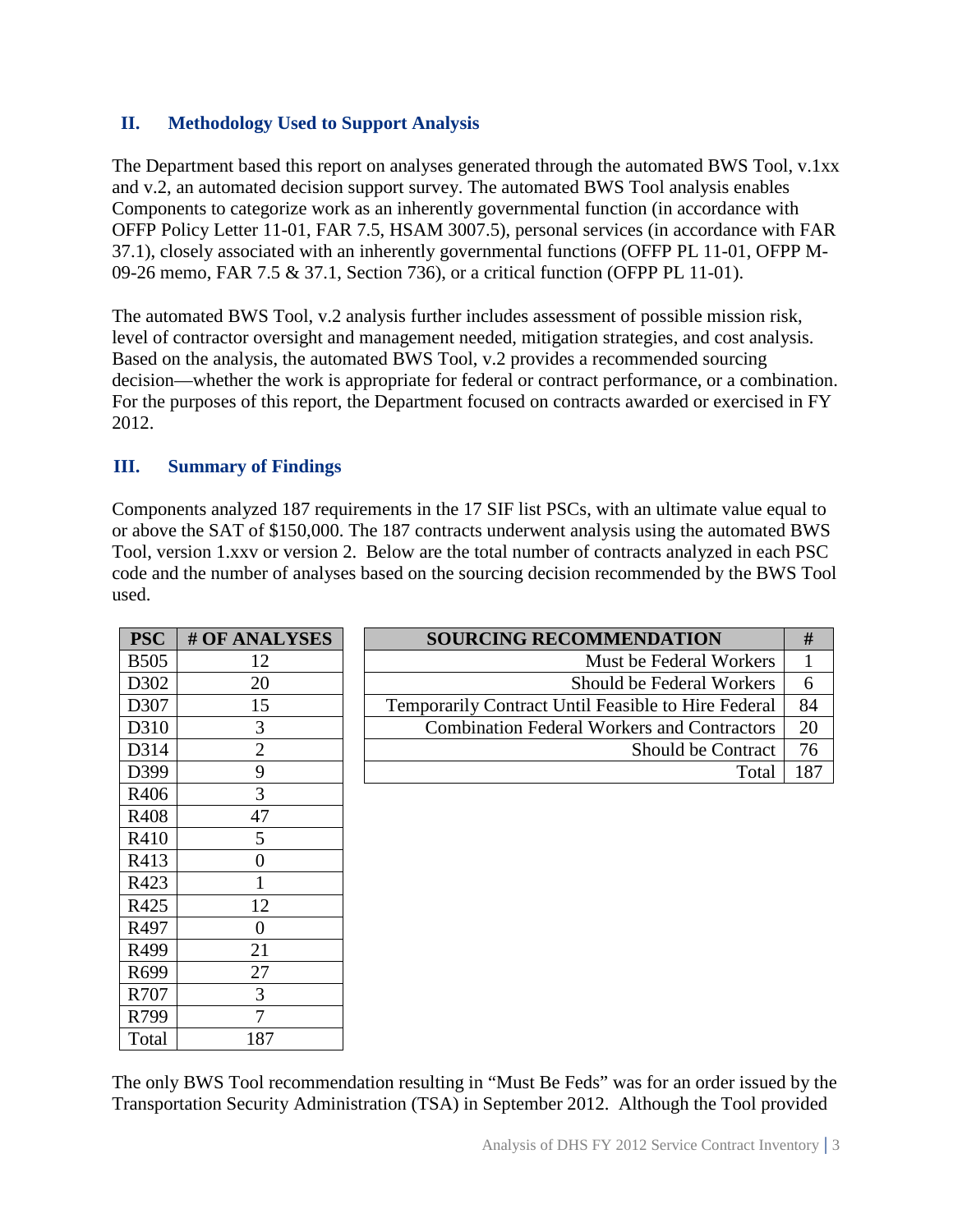this initial recommendation, upon further review of the statement of work, it was determined that the requirement should have been classified as "Should Be Feds" because the work was closely associated with inherently governmental functions but was not inherently governmental. For purposes of follow-up, the Department will address this contract as it does the other contracts identified as "Should be Feds".

As a follow-up action, the Department requires Components to provide an update regarding their actions taken to mitigate risk during performance of each contract identified as "Should Be Feds". The mitigation strategies implemented by the Components ensure there is appropriate governmental oversight of the "Should be Feds" contracts so closely associated with inherently governmental functions do not expand to include inherently governmental functions.

According to these findings, 111 of the contracts (representing approximately 59 percent of the total) might require some level of workforce rebalancing in order to ensure DHS has proper control over its function and mission. [5](#page-3-0)

# **IV. Outcomes Achieved in Accordance with Section 7439(e) (2)**

#### **1. Any personal services contract listed in the inventory has been executed, and is being performed, according to applicable laws and regulations.**

The BWS analysis of SIF list contracts addresses personal services and indicates that DHS is in full compliance with FAR Part 37.104, only entering into personal services contracts authorized by statute. The automated BWS Tool, v.2 determines if a contract may have inadvertently entered into the realm of personal services with the following question:

If contracted, would this function establish an employer-employee relationship between the Federal Government and a contractor?

- Yes (which leads to a follow-up question: There are some statutory provisions that allow the Department to obtain personal services through contract, rather than through the normal process of hiring employees through civil service appointments. Do any of the following exemptions apply to the function you are analyzing?)
- No (which leads to the next question in the BWS Tool)
- I need more information on "personal services contracts." (which leads to a description of Personal Services contracts)

#### **2. As set forth in FAR 37.114, the agency is giving special management attention to functions that are closely associated with inherently governmental functions.**

BWS analysis includes items on the automated BWS Tool, v.2 to assess the extent to which a function might be closely associated with inherently governmental functions. Once identified,

<span id="page-3-0"></span><sup>&</sup>lt;sup>5</sup> Contracts identified for rebalancing based on total contracts identified minus contracts with sourcing recommendation "should be contract".  $\overline{a}$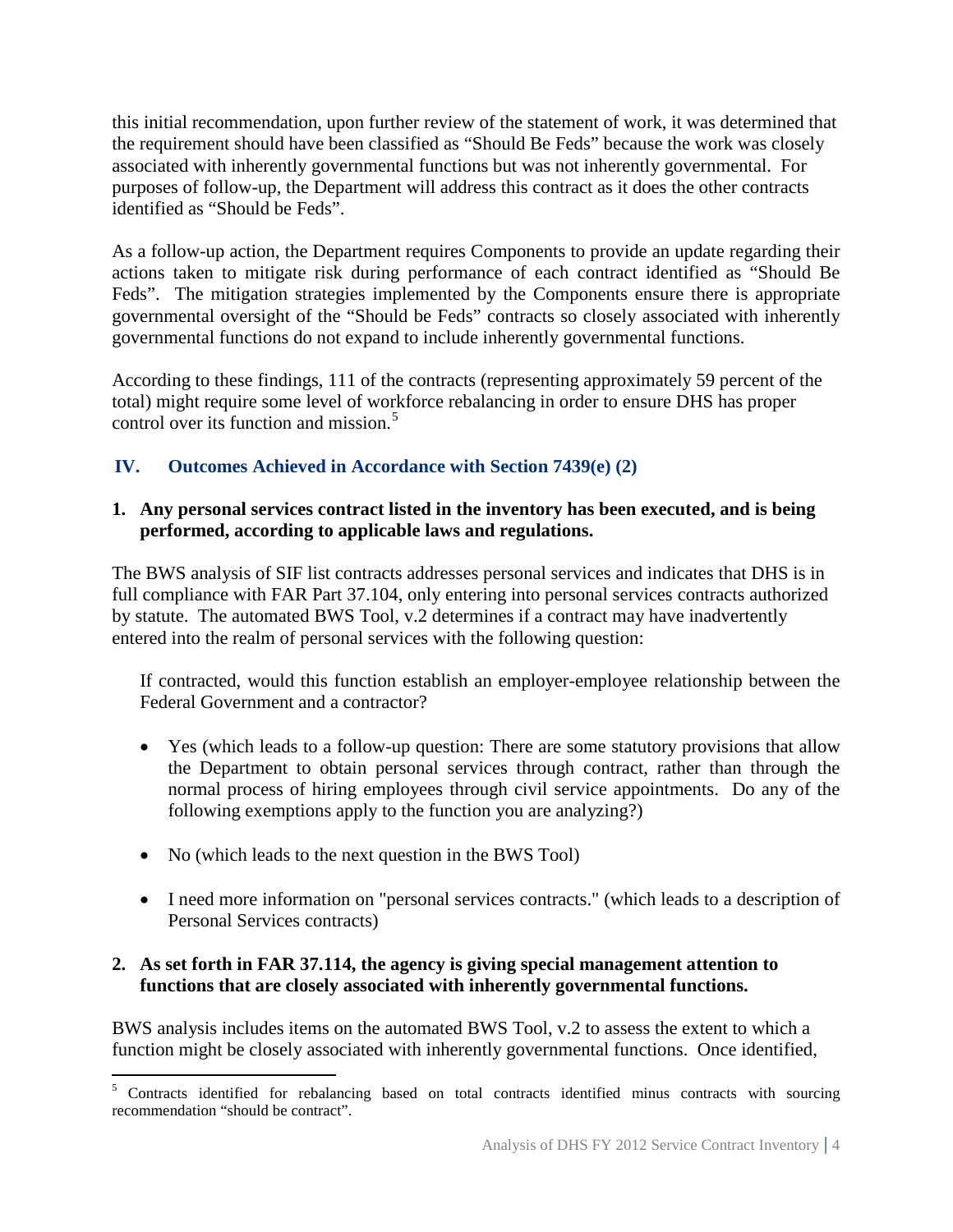the Component determines if federal employees should perform the function or whether contractors should perform the function with greater scrutiny or an enhanced degree of oversight to ensure the Department maintains control of its mission.

# **3. The agency is not using contractor employees to perform inherently governmental functions.**

In the Department's review of the SIF contracts, three contracts were identified, as "Must be federal workers." In these 3 cases, only federal employees may be considered.

# **4. The agency has specific safeguards and monitoring systems in place to ensure that work being performed by contractors has not changed or expanded during performance to become an inherently governmental function.**

DHS depends on well-trained Contracting Officer Representatives (CORs) to advise Contracting Officers that contractors do not inadvertently assume inherently governmental functions (defined as "scope creep") during contract performance. The automated BWS Tool, v.2 includes an evaluation of the risk that the function will evolve into inherently governmental work.

# **5. The agency is not using contractor employees to perform critical functions in such a way that could affect the ability of the agency to maintain control of its mission and operations.**

The automated BWS Tool, v.2 looks at critical functions and whether the Department has sufficient internal capability to control its mission. Items on the BWS Tool's Sufficient Internal Capability Test (ICT) that address this issue include:

- Relationship of the work to the Department's mission;
- Complexity of the function;
- Extent of sufficient in-house capability to perform the function;
- Impact of contractor ceasing performance; and
- Risk of function evolving into inherently governmental (i.e., restricted) work.

By responding to these items, Components can determine that contractor employees are used appropriately, enabling DHS to control its mission.

# **6. There are sufficient internal agency resources to manage and oversee contracts effectively.**

The automated BWS Tool, v.2 directly requests information from Components about the number of federal workers providing oversight and management of service contracts in relation to the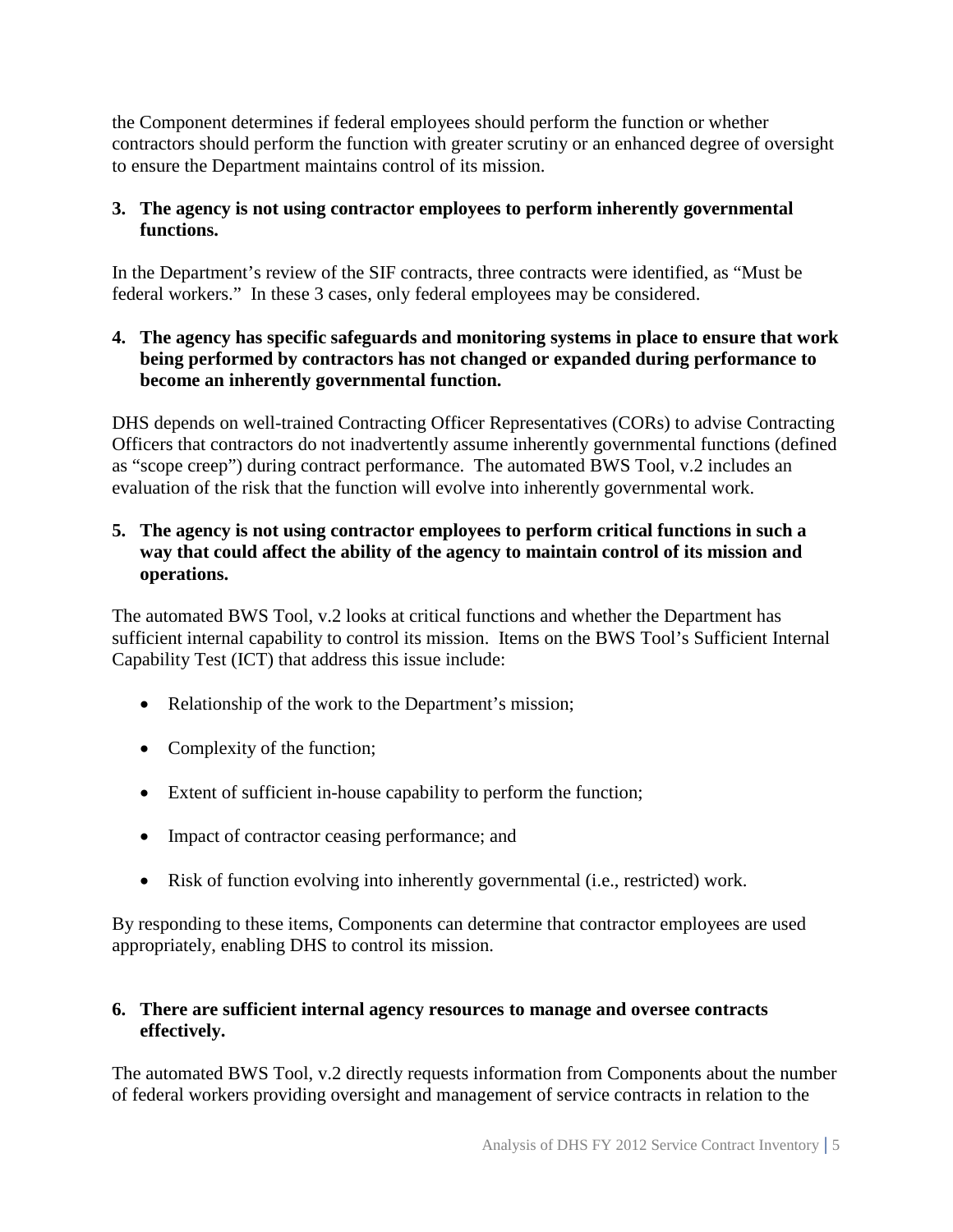number of contractors. In addition, Components provide information about the sufficiency of contract management through the availability of appropriately trained and experienced contract administration staff. DHS uses technical subject matter experts (SMEs), in addition to CORs and Contracting Officers, to administer its complex contracts.

# **V. Explanation of actions taken or planned to resolve weaknesses**

As indicated in the previous year's report, in September 2012 the Department began the development of an enhanced system to address weaknesses and limitations in the automated BWS Tool, v.2. The BWS Division completed the development of the new Balanced Workforce Assessment Tool (BWAT) in September 2013. The BWAT builds upon existing DHS Enterprise Architecture—the SharePoint web application—to generate a more consistent and efficient analysis of proposed requirements for services. The BWS Division is currently deploying the BWAT to DHS Components in a phased approach; the BWS Division intends to complete deployment by January 2014.

The BWAT system improves the overall efficiency of the analysis process and resolves a number of limitations in the automated BWS Tool, v.2:

- The BWAT centralizes and standardizes the review process for all new proposed requirements for services equal to or above the SAT across DHS. The system consolidates the manual Acquisition Alert 11-30 Written Determination Template process with the BWS process into one unified electronic system.
- The streamlined Internal Capability Test (ICT) and sourcing recommendations in the BWAT allow Components the ability to prioritize contracts that may require increased management attention and oversight to ensure that work does not evolve into contractors performing inherently governmental functions and (in the case of critical functions) ensure that the agency does not lose control of its mission and operations.
- The BWAT facilitates an integrated approach to management of the multi-sector workforce. Enhanced functionality allows Components to implement the BWAT in a manner that increases accountability between Component lines of business: human capital, acquisition, finance, legal, and procurement. This includes the ability to electronically route and review analyses and the ability to upload and edit documents such as SOWs, IGCEs, and the DHS Cost Module.
- The system addresses major functionality limitations in the previous automated BWS Tool. The BWAT allows for multi-functional analysis, improved user navigation, analysis status tracking (once electronically routed), and is Section 508 compliant.

In FY 2014, DHS will:

• Complete BWAT deployment enterprise-wide. The Department mandated the use of the newly developed BWAT in FY 2014 for all proposed requirements for services equal to or above the SAT. The Department will use BWAT data for its FY 2014 service contract